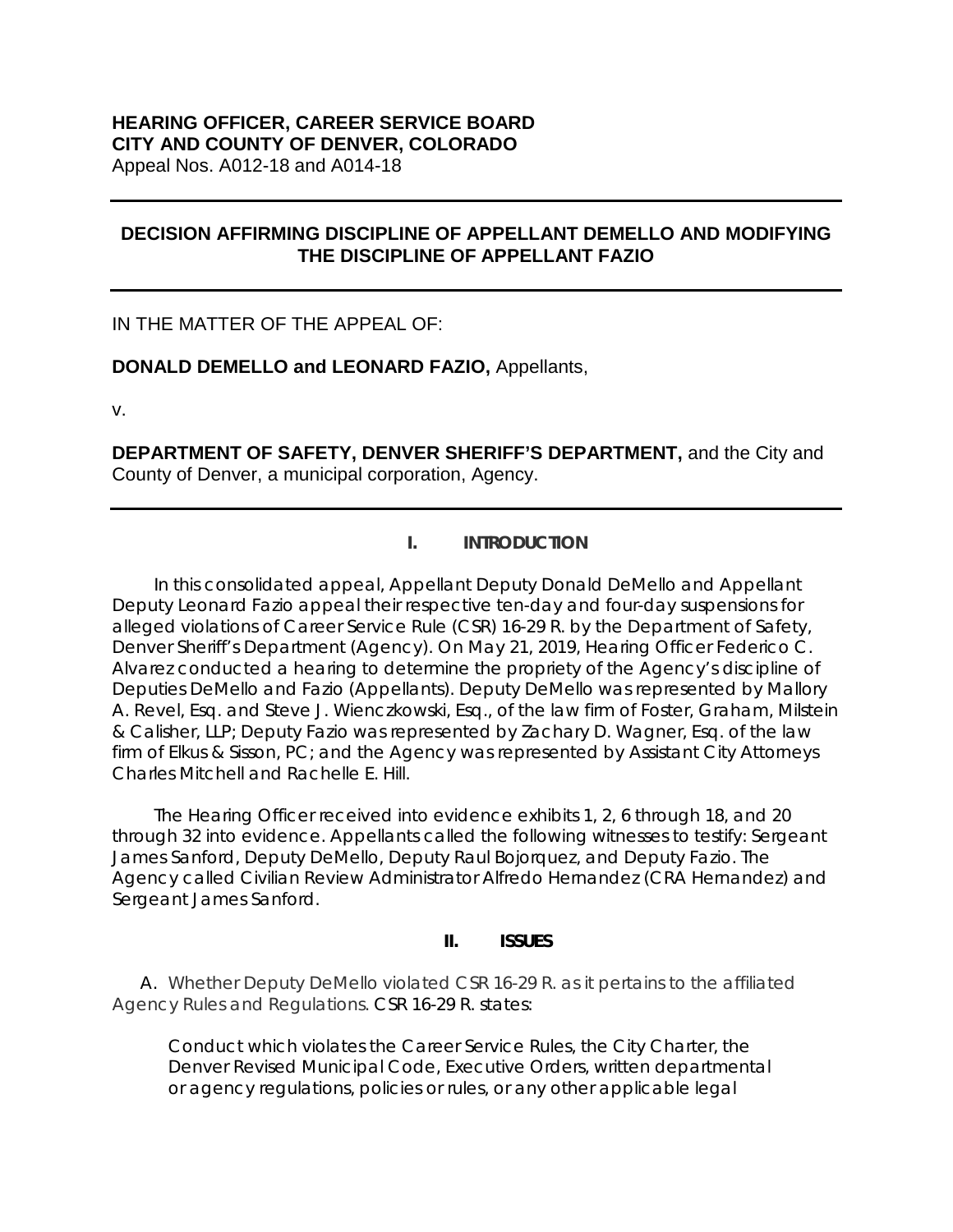authority. When citing this subsection, a department or agency must cite the specific regulation, policy or rule the employee has violated.

The Agency alleges that Deputy DeMello's conduct violated CSR 16-29 R., as it pertains to: RR-300.19.1 – Disobedience of Rule: as it pertains to (1) Van Cise – Simonet Detention Center Housing Post Order, V. Rounds; (2) RR-400.8.2 – Failure to Make Required Rounds; and (3) RR-200.3 – Accurate Reporting.

B. Whether Deputy Fazio violated CSR 16-29 R. as it pertains to: RR-300.19.1 – Disobedience of Rule: as it pertains to Van Cise – Simonet Detention Center Housing Post Order, V. Rounds and RR-400.8.2 – Failure to Make Required Rounds.

The Agency alleges that Deputy Fazio's conduct violated CSR 16-29 R., as it pertains to: RR-300.19.1 – Disobedience of Rule: as it pertains to (1) Van Cise – Simonet Detention Center Housing Post Order, V. Rounds; and (2) RR-400.8.2 – Failure to Make Required Rounds.

C. If the Appellants violated CSR 16-29 R., whether the Agency's discipline of them conformed to CSR 16-41's Purpose of Discipline.

RR 200.3 Accurate Reporting, states, **"**Deputy sheriffs and employees shall submit an accurate and complete written or oral report where one is required or when ordered to do so."

RR 400.8.2 Failure to Make Required Rounds, states, "Deputy sheriffs shall not willfully or negligently fail to make their required rounds."

Housing Post Order V. ROUNDS (Revised March 8, 2011), states in relevant part:

The Housing Officer shall be responsible for completing a round when they begin their shift and at least two rounds every hour. Each round should be completed so inmates cannot easily predict when the round is going to be made, and should not be more than thirty minutes apart from each other.

When making rounds, the officer shall use the Hand Held Scanner to scan the bar codes in their area of responsibility to electronically record that a round has been satisfactorily completed. Each round shall also be recorded on the "Rounds Log" within the JMS.

When making rounds, the Housing Officer shall be alert to the health and wellbeing of all inmates, and check the condition of the Housing Unit to ensure:

- 1. Lights are not covered
- 2. Windows are not covered

3. Bedding is not arranged so that it impedes the officers ability to see the inmate when the officer looks into the Unit …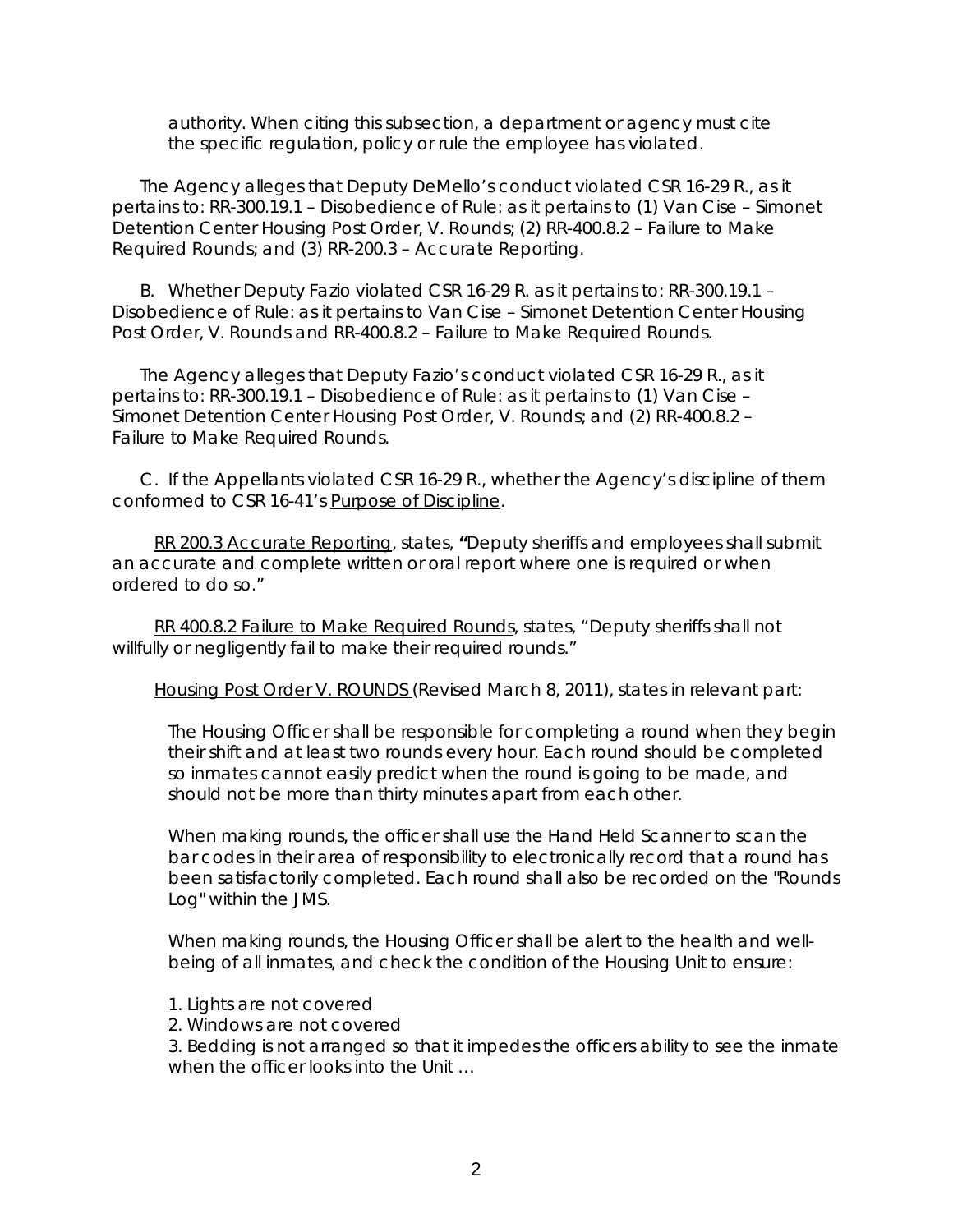#### **III. FINDINGS**

On December 17, 2016, Appellants were assigned to the 2D pod, a special management pod at the Downtown Detention Center (DDC) that houses 48 inmates. Inmates are housed in the 2D pod due to characteristics warranting special housing, including violent tendencies, mental health issues, and those that should be segregated from the general inmate population. [Exhibit 32 – Departmental Order 4430.1C re: Special Management]. These inmates remain in their cells for 23 hours daily, with one inmate from each side of the pod getting one hour of free time simultaneously.

Throughout that day, inmates in the 2D pod were belligerent and disruptive, making it especially challenging for Appellants. Around noon, one inmate attempted suicide by trying to tie a sheet around his neck and had to be restrained in a chair, requiring attention until about 3:00 p.m. Around 4:55 p.m., some inmates began to flood the 2D pod by clogging and flushing their toilets. Another inmate broke a window. Another inmate broke a battery and got battery acid on himself. Appellants attributed these actions by the inmates to their ingesting "hooch," which they could smell. Appellants notified Sergeant Sanford of the incidents initiated by the inmates.

Due to the delay caused by the inmate's actions, Appellants had required the inmates to stand to the back of their cells to receive their dinner. Appellants understood that the inmates were disgruntled about the delay and planned to force the flaps in the cell doors to remain open when receiving dinner. If successful, the inmates could attempt to assault Appellants through the flaps. All of these actions added to the sense of disorder and Appellants did not serve the 4:30 dinner to the inmates until 6:00 to 6:30 p.m. Due to the delayed meal, some inmates reacted to the delays by covering their windows with toilet paper, violating DDC protocol for inmates. Appellants convinced all but inmate SH to remove the window coverings in about one hour. Around 9:00 p.m. the inmates generally settled down, although some flood water remained and at 9:30, the lights were turned out. Appellants proffered that the disorder flared up on the 101 side of the 2D pod as inmates settled down on the 102 side, but they presented no evidence to support their assertion, which is thus unconvincing.

Inmate SH had been more problematic than the other inmates. He had: (1) a prior history of threatening Deputies, (2) been threatening to Appellants, (3) been cursing Appellants "fuck you" and "fuck off" when they communicated with him, and (4) been inviting them into his cell to assault and injure them. He was in custody due to a charge of attempted murder on a Denver Police Officer and had also covered the window of his cell. From 3:00 to 4:30 he was belligerent, which Appellants attributed to his drinking hooch. Appellants reported inmate SH specifically to Sergeant Sanford. He ordered them to defer removal of the window covering on inmate SH's cell due to the level of unrest in the pod and the low staffing at the time. However, Appellants were to knock on the window of inmate SH's cell during their rounds and get a verbal response from him. If he failed to respond, they were to report it immediately to Sergeant Sanford.

Shortly after his shift ended at 10:00 p.m., Deputy DeMello made a round in which SH failed to respond verbally. He informed Sergeant Sanford of SH's silence, who then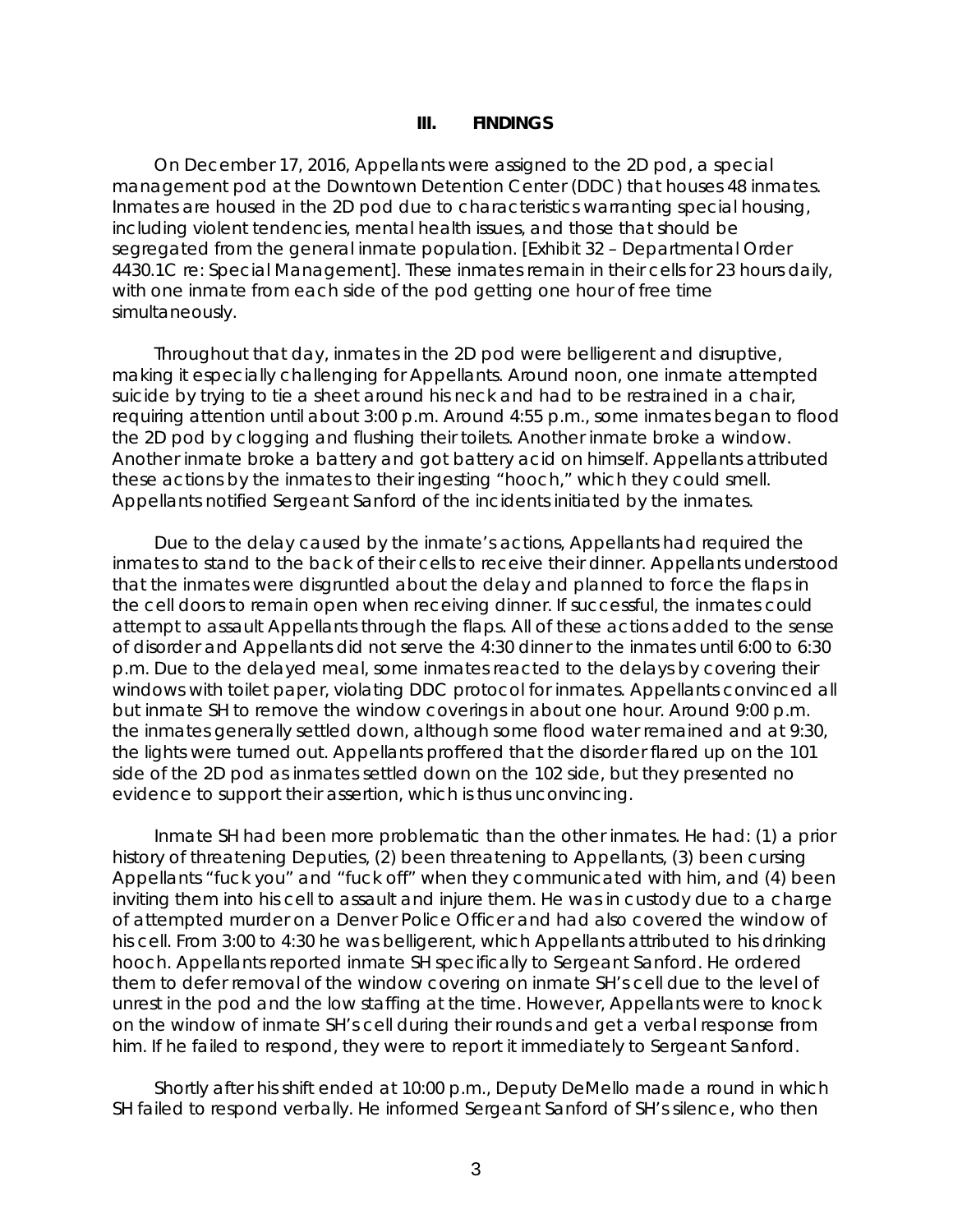ordered the entry into inmate SH's cell to remove the window coverings. Deputy DeMello believed that inmate SH may have been asleep which made it an opportune time to enter the cell. At 10:10 p.m., Deputy DeMello entered inmate SH's cell and found him unconscious, naked, and face down in a pool of blood. Inmate SH had cut his throat with a piece of safety razor. Deputy DeMello had Deputy Fazio turn on the lights and called for emergency medical assistance. They all began attending to inmate SH, who regained consciousness and became combative throughout the remainder of the incident, invoking a right to die. He kicked a nurse in the knee during his struggles. Deputy DeMello simultaneously applied pressure to inmate SH's wound on the neck and restrained him so the medical staff could treat him. Inmate SH was transported to the hospital and ultimately recovered fully.

Several videos of the 102 side of 2D pod of from 9:00 to 10:00 p.m. showed that Appellants did not execute the duties required during a round, at least of several cells in it. Exhibits 7 shows the first tier floor of the 2D pod and that Appellants did not approach some cells on both tiers of the left side of the pod to execute the duties required during a round. Exhibit 8 shows the sally port area and the officer's desk adjoining the 101 and 102 sides of the 2D pod. Deputy DeMello mostly worked on the computer on the desk during this time. Deputy Fazio attended to other tasks in this area and left it for short periods of time but never long enough to make a round. Appellants estimated that rounds took from 5 to 10 minutes, while Deputy DeMello had estimated rounds at 20 minutes during the chaos. Exhibit 9 shows the cell in which SH was incarcerated and its adjoining two cells, on which neither Appellant executed the duties required during a round during this time. Neither Appellant was "goofing off" but the Agency did not accuse them of doing so. Thus, from the last round at 8:58 and until Deputy DeMello encountered SH at 10:10, a 72-minute period, Appellants made no rounds in violation of the requisite two rounds each hour.

Deputy DeMello recorded that Appellants made "visual" rounds at 9:05 and 9:30 p.m., which neither Appellant made, as evidenced by Exhibits 7, 8 and 9. Since Appellants failed to make these rounds, they also failed to use the Hand Held Scanner, the electronic round tracker referred to as a PIPE, at these times.

Sergeant Sanford, acting supervisor on December 17, 2016, testified that the making of rounds is a priority during any chaotic time, since this is when an inmate may be more inclined to violate rules. He also testified inmates are more susceptible to suicide attempts around holidays. In fact, after SH's suicide attempt, the Captain on duty ordered rounds every 15 minutes.

On December 17, 2016, Deputy Fazio was working while still on his one-year probationary period, which would end on January 3, 2017. He had been assigned to the 2D pod for approximately two months as of December 17, 2016, when he had also been assigned to it for four hours and was relieved at 4:00 p.m. He was then assigned to the 2F pod, but Sergeant Sanford reassigned him to 2D pod again due to the inmates' troublesome activity.

On December 17, 2017, the Agency notified Deputy DeMello of it contemplation of discipline against him based on the December 17, 2016 incident and scheduled his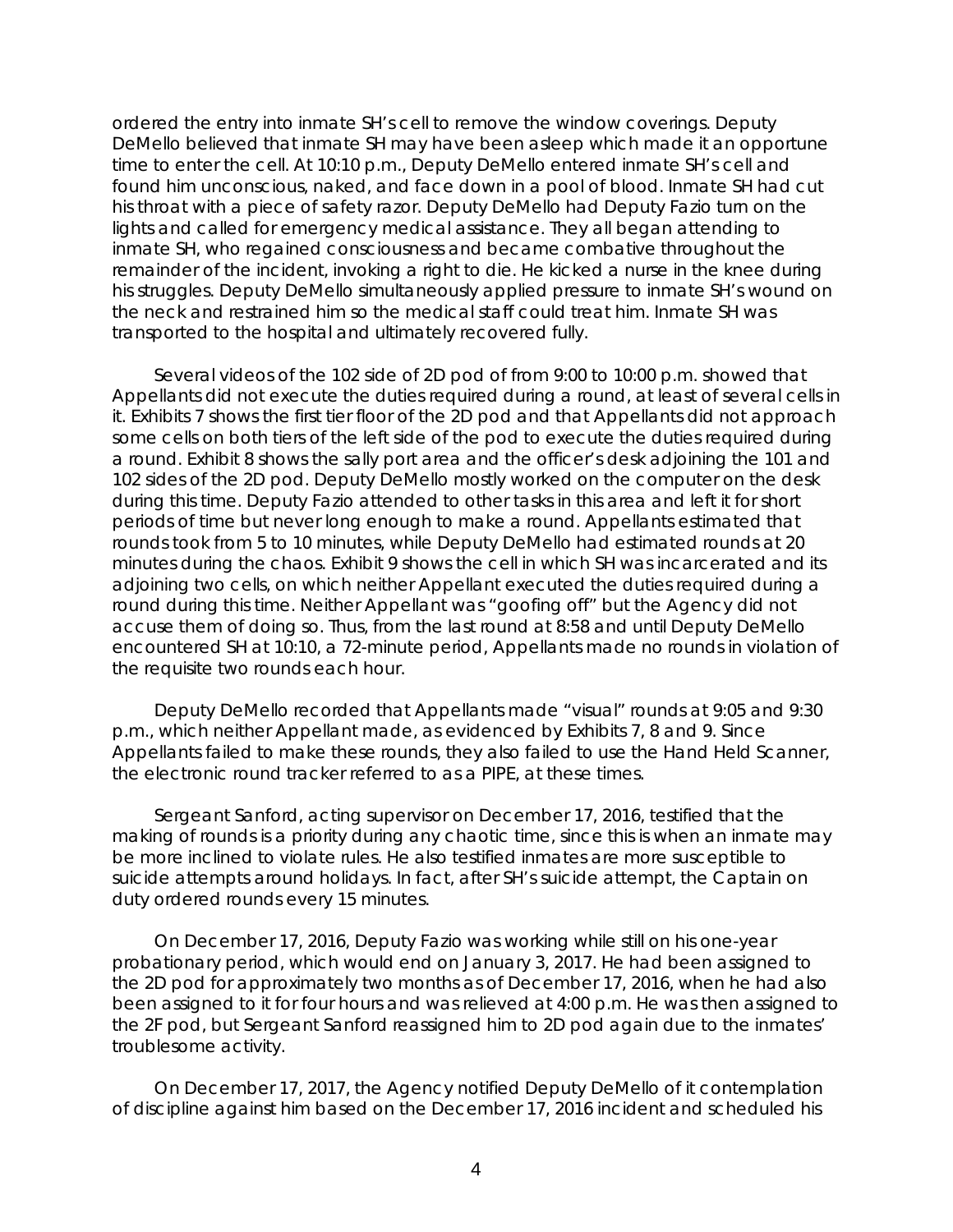contemplation of discipline meeting for February 8, 2018. On December 20, 2017, the Agency notified Deputy Fazio of its contemplation of discipline against him for the same incident and scheduled his meeting after Deputy DeMello's meeting.

### 1. Agency's DeMello Analysis

The Agency concluded that, pursuant to its Discipline Matrix, Deputy DeMello's RR 400.8.2 Failure to Make Required Rounds<sup>[1](#page-4-0)</sup> violation constituted Conduct Category D:

Conduct that is substantially contrary to the guiding principles of the Department or that substantially interferes with its mission, operations or professional image, or that involves a demonstrable serious risk to deputy sheriff, employee or public safety.

His presumptive penalty for this Level 5 violation is a ten-day suspension.

The Agency concluded that, pursuant to its Discipline Matrix, Deputy DeMello's RR 300.19.1 Housing Post Order, V violation constituted Conduct Category C:

Conduct that has a pronounced negative impact on the operations or professional image of the Department; or on relationships with other deputy sheriffs, employees, agencies or the public.

Because Deputy DeMello had a prior, applicable discipline in a five-year span, his penalty level for this violation increased to Level 4, with a presumptive three-day suspension.

The Agency concluded that, pursuant to its Discipline Matrix, Deputy DeMello's RR 200.3 Accurate Reporting violation constituted Conduct Category B:

Conduct that has a pronounced negative impact on the operations or professional image of the Department; or on relationships with other deputy sheriffs, employees, agencies or the public.

Because Deputy DeMello had a prior, applicable discipline in a four-year span, his penalty level for this violation increased to a Level 3, with a presumptive two-day suspension.

# 2. Agency's Fazio's Analysis

The Agency concluded that, pursuant to its Discipline Matrix, Deputy Fazio's RR 400.8.2 Failure to Make Required Rounds violation constituted Conduct Category D, described above, a presumptive penalty of a four to a six-day suspension.

<span id="page-4-0"></span> $\overline{a}$ <sup>1</sup> The RRs are affiliated within a range of Conduct Categories from which the CRA selects the most applicable category, which is itself affiliated with a Level of penalty. The Level of penalty is variable due to the Deputy's circumstances, including prior discipline.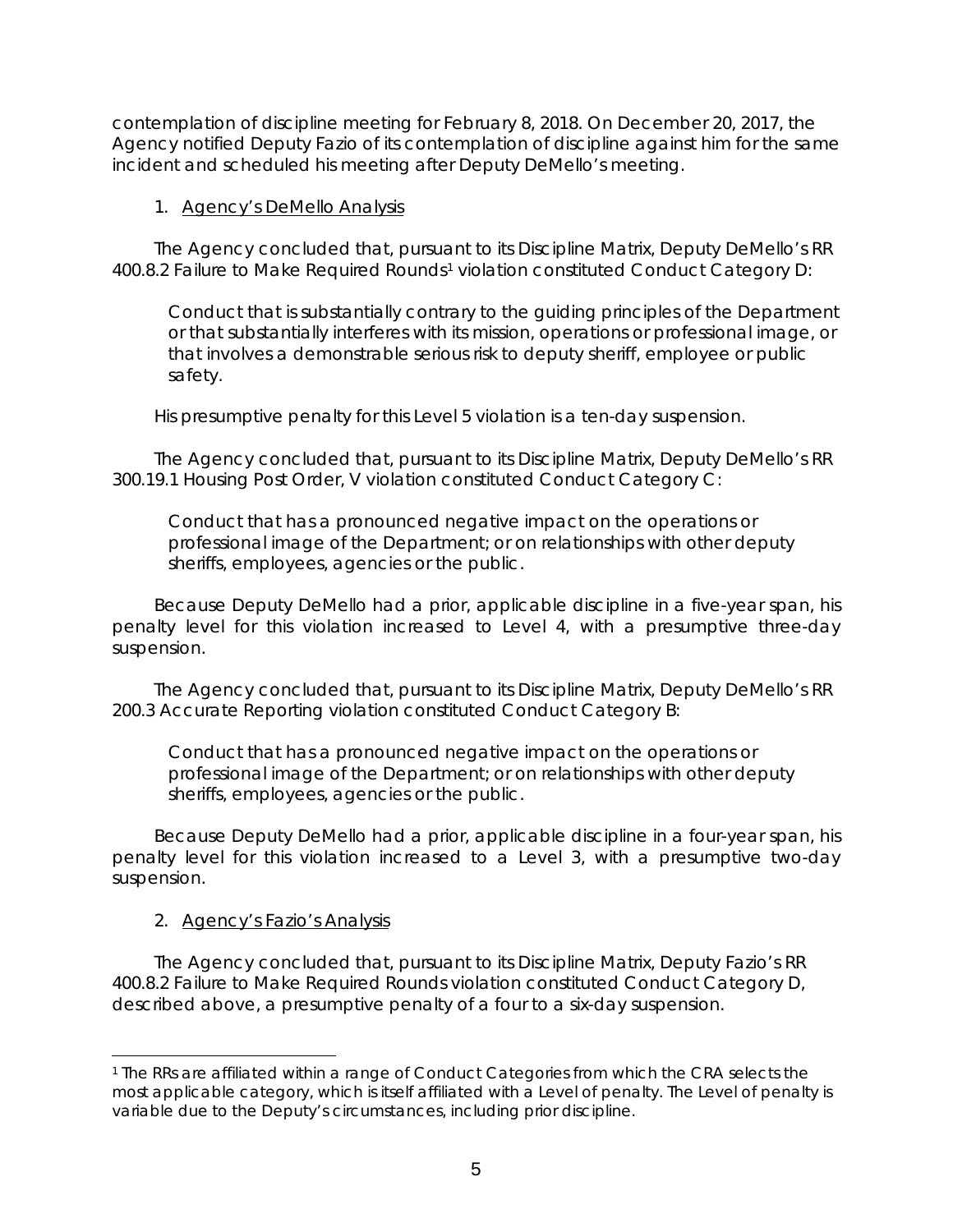The Agency concluded that, pursuant to its Discipline Matrix, Deputy Fazio's RR 300.19.1 Housing Post Order, V violation constituted Conduct Category C, described above, with a presumptive penalty of a two-day suspension.

#### 3. Agency's Final Disciplinary Action

On March 1, 2018, the Agency disciplined Deputies DeMello and Fazio with a tenday and a four-day suspension, respectively, comprised of concurrent penalties for each rule that Appellants allegedly violated, since the violations arose from the same incident. Appellants filed timely appeals of their discipline.

# **IV. ANALYSIS**

# **A. Jurisdiction and Review**

Jurisdiction is proper in the Career Service Hearing Office pursuant to CSR 20-20 A.2., as Appellants appeal their suspensions. In disciplinary appeals under CSR 20, review is not *de novo*. CSR 20-56 A.

# **B. Burden and Standard of Proof**

Each Appellant retains the burden of persuasion, throughout the case, to prove the Agency's finding that his violation of CSR 16-29 R. was clearly erroneous or that the Agency's application of its disciplinary matrix in assessing his level of discipline was clearly excessive. CSR 20-56 A.

# **C. CSR Violations**

 $\overline{a}$ 

Deputy Fazio claimed in his Prehearing Statements that CRA Hernandez lacked authority under the Charter of the City and County of Denver to discipline them and that the Agency therefore violated the Charter in doing so. However, Deputy Fazio abandoned this claim as he made no factual or legal presentation on it at the hearing. The Hearing Officer also notes that the Colorado Court of Appeals resolved this issue in Gale v. Career Service Auth. Bd.,<sup>[2](#page-5-0)</sup> 17CA0736 (03/29/18), holding that the Agency can delegate discipline to its CRA consistent with the Charter.

As described above, the videos, exhibits 7, 8, and 9 show that Appellants could not have made the 9:05 and 9:30 rounds nor used the PIPE at these times. Neither Appellant disputes the content of the videos. Thus, this evidence dispenses with some of the defenses that Appellants attempted to prove at the hearing. One such defense is Deputy DeMello's claim that Appellants could have made their rounds in increments, while cleaning up the flooding, delivering items to inmates, or distributing the meals. While possible, this dual execution of duties did not occur.

<span id="page-5-0"></span><sup>&</sup>lt;sup>2</sup> Although unpublished, the Hearing Officer treats this decision as binding since it addresses this Agency's delegation of disciplinary authority to its CRA.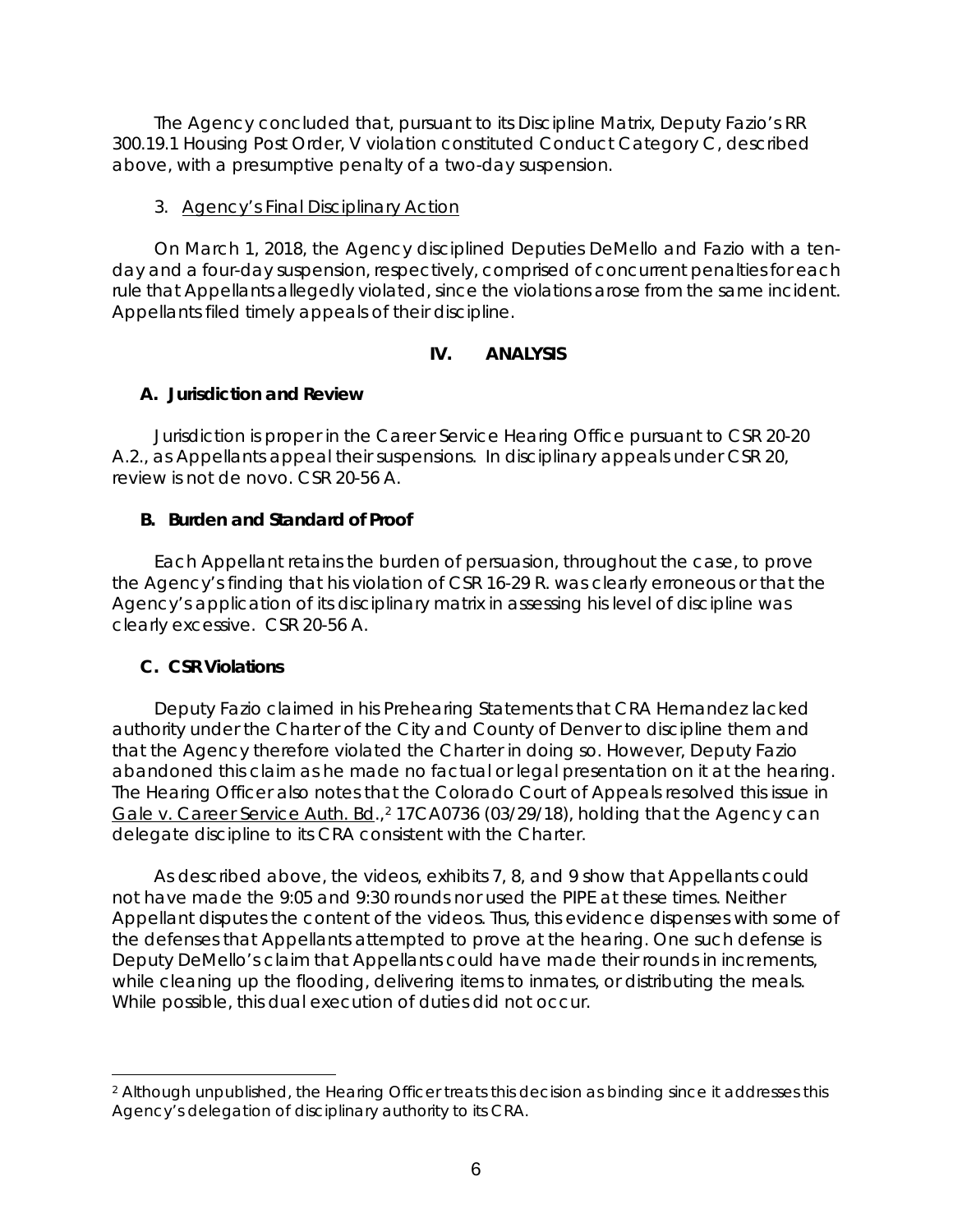The next defense so disposed is Appellants' claim of the ability to execute their rounds by standing on the first tier floor of the 2-floor pod and visually surveying the windows in the pod. Besides the videos showing that Appellants did not make the rounds, they also show that Appellants could only have seen any inmates that stood in the window of their cell. However, it is not physically possible to see any inmate, particularly those on the second floor, standing away from the window, any inmate who was lying down, or who was in the interior of any cell from this point. Hence, surveillance of the 2D pod from the first tier floor could not constitute making a round.

The next defense so disposed is Appellants' claim that the flooding caused by the inmates precluded them from making the round because it prevented them from approaching and accessing the cell doors to scan the PIPE. Appellants testified that they wanted to avoid the flood water contaminated with fecal matter/urine to avoid spreading the contamination. However, as evidenced by exhibits 7, 8 and 9, at the time of Appellant's dereliction, the flooding was confined to a smaller portion of the first floor of the pod. Also, Exhibit 14 shows that Appellants used the PIPE earlier when the flooding was evidently worse. Further, Exhibit 7 shows that shortly after 9:07 p.m. Deputy Fazio walks through the remaining water to access the rear of the pod when he could easily have circumvented it. Even if the standing water was deterring, its remaining presence did not prevent Appellants from executing the majority of their rounds.

Appellants also claim that Sergeant Sanford ordered them to disregard the POST Order mandating rounds by ordering them to get a verbal response from inmate SH while allowing him to keep his window covered. However, this order only excluded the removal of the window covering from SH's window. It still explicitly required them to make their rounds. As such, it is no defense.

The Agency accepts that rounds may be missed for valid reasons. However, everyone agrees that missed rounds must be recorded along with their related causation. In fact, Appellants missed some rounds earlier this day while attending to some of the emergencies described above. The Agency accepted the justification for those omissions and did not criticize Appellants therefor.

Deputy DeMello defends his Accurate Reporting violation, his entry into the shift log that Appellants made visual rounds at 9:05 and 9:30 p.m., claiming that he assumed that Deputy Fazio had made them because they had no system of reporting rounds when made. Alternately, Deputy DeMello blamed Deputy Fazio as reporting that he had made these rounds although Deputy DeMello does not explicitly recall Deputy Fazio making such report. Conversely, Deputy Fazio stated that he would not report a round unless he had made it. Deputy DeMello also testified that if he missed a round, he would have recorded the omission.

Deputy DeMello also testified that the round that he recorded at 9:05 p.m. actually recorded the round that Appellants made at 8:58 p.m. However, as shown by Exhibit 14, Appellants recorded the 8:58 round with the PIPE, while Deputy DeMello recorded the 9:05 round as being made visually and without the PIPE. So, his 8:58 and alleged 9:05 recordings refer to distinct actions. Further, Deputy DeMello recorded the 9:05 and 9:30 rounds either at that time or by soon after 10:00 p.m. when his shift ended.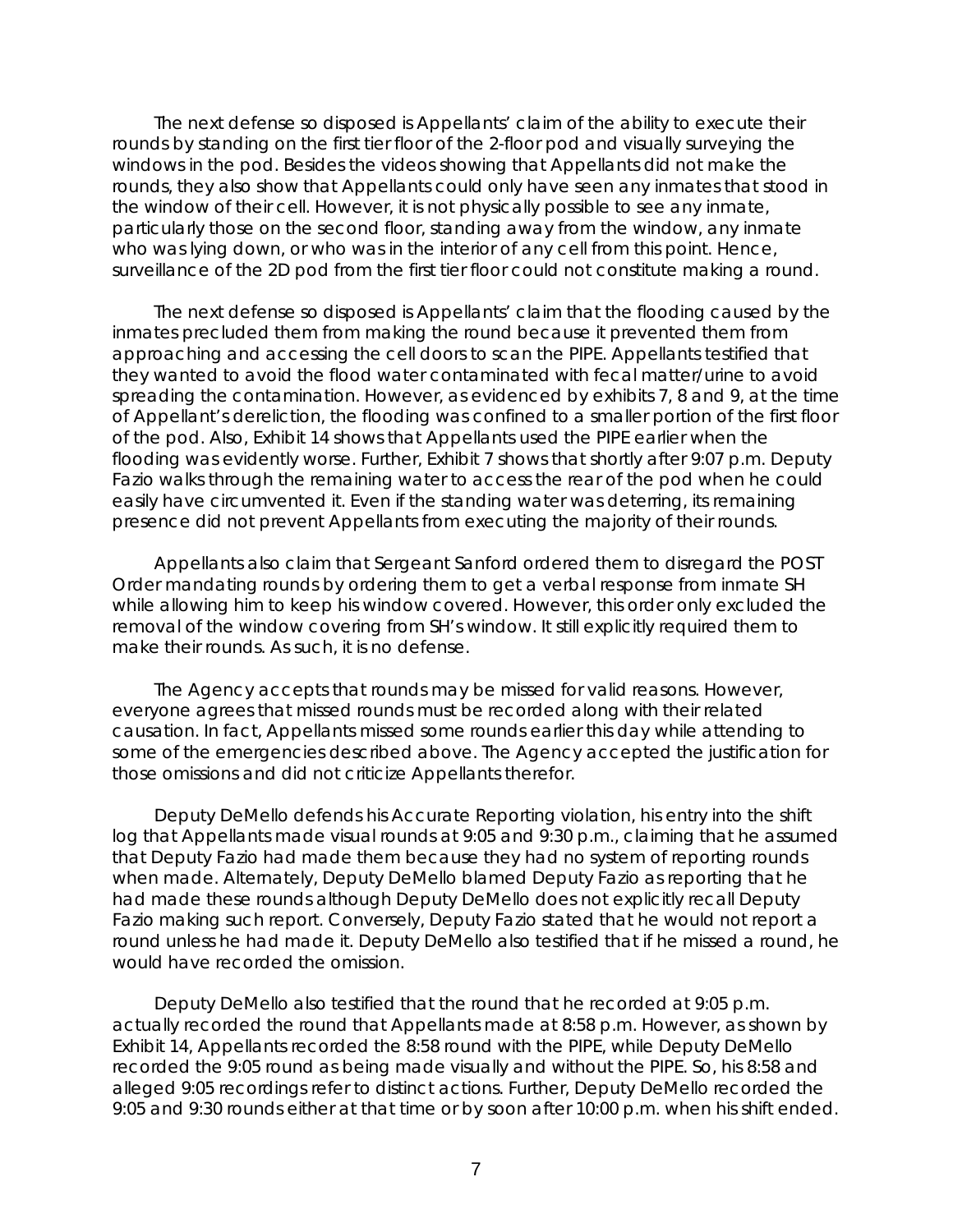He would have had recent knowledge of what rounds Appellants made or failed to make in the preceding hour. So, Deputy DeMello has no excuse for his erroneous reporting.

For these reasons, the Hearing Officer concludes that Appellants do not show that the Agency was clearly erroneous in finding that they violated CSR 16-29 R. as it pertains to the Agency Rules and Regulations described above.

# **V. DEGREE OF DISCIPLINE**

16-41 Purpose of Discipline:

The purpose of discipline is to correct inappropriate behavior or performance, if possible. The type and severity of discipline depends on the gravity of the offense. The degree of discipline shall be reasonably related to the seriousness of the offense and take into consideration the employee's past record. The appointing authority shall impose the type and amount of discipline he or she believes is needed to correct the situation and achieve the desired behavior or performance.

# **A. Seriousness of the proven offense**

Appellants' failure to make rounds in a Special Management unit is a serious offense. Inmates are housed in such unit due to characteristics warranting special housing. Sgt. Sanford testified that inmates are more prone to suicidal tendencies during the period around the holidays. Since these inmates are housed in their cells for 23 hours of the day, it is of utmost importance for Appellants to comply with the Order and make the rounds of the cells to monitor the inmates for their safety and security.

The Parties disagree about the implications of SH's suicide attempt. The Agency has considered the injury in determining its discipline. Deputy DeMello argues that he should have been commended for saving SH's life rather than disciplined. The Hearing Officer concurs that Appellants are not at fault for SH's self-inflicted injury. However, the Hearing Officer also concurs that the fact that an injury occurred soon after Appellants' dereliction is troublesome for the Agency. The evident observation is that, had SH instead injured himself shortly after the 8:58 round, Appellants would not have discovered him for an hour, with perhaps fatal consequences.

Deputy DeMello's erroneous reporting can be less serious in that a failure to report does not negate the Agency employees' otherwise proper execution of their duties. However, the Agency must have correct data from which to monitor its operations and assess whether adjustments are necessary to prevent deficits. Deputy DeMello's creation of faulty data coinciding with an inmate's suicide attempt prevents the Agency's assessment of whether its operations contributed to the attempt or whether it needs to alter them.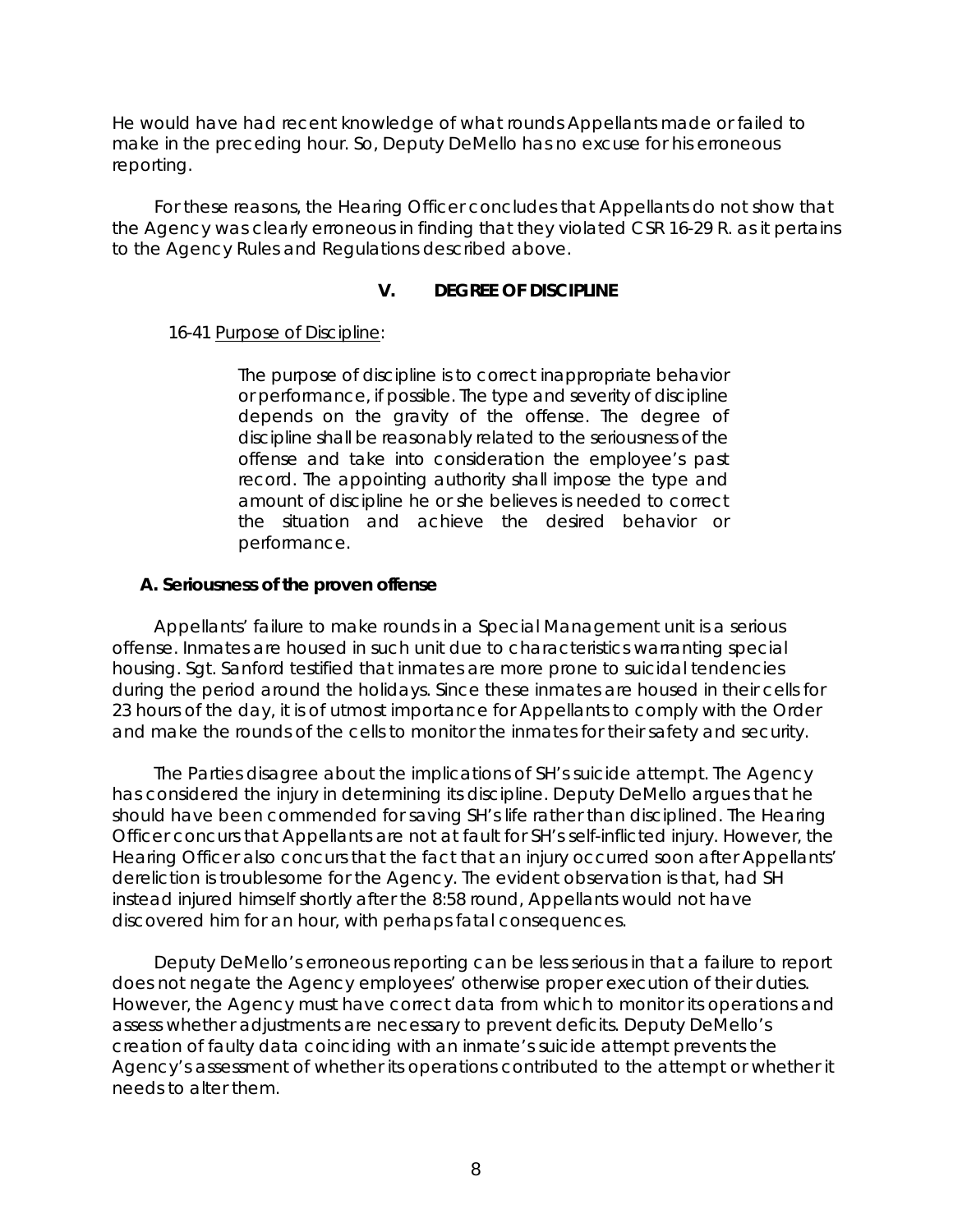#### **B. Prior Record**

On January 11, 2017, Deputy DeMello received a Written Reprimand for a violation of Full Attention to Duties. Deputy Fazio had no prior discipline.

### **C. Likelihood of Reform**

The Hearing Officer concludes that Appellants will reform their conduct. Both are highly regarded by the other Agency employees, and the Agency conceded at hearing they are both "accomplished and dependable" employees. [Agy. Opening]. Appellants have both received positive evaluations. Deputy Fazio garnered the attention of the supervisory staff as an employee worthy of "tagging" for the special management unit before completing his probationary period. The Hearing Officer discounts their dissembling at the hearing, that prioritizing other activities over making their rounds did not violate 16-29 R., as litigation posturing, not as an indication of their future behavior. This discipline will make a corrective impact on Appellants.

# **D. Additional Factors - Deputy Fazio**

The Agency assigned Deputy Fazio to the 2D pod in disregard of its DO 4430.1C5.A., which states, "staff who are assigned to work directly with inmates in restrictive housing units are to be selected based on criteria that includes completion of probationary period, experience and suitability for the assignment." Deputy Fazio would have had to make rounds in any facility to which he was assigned regardless of his probationary status. However, as noted above, the inmate population in 2D pod requires a heightened level of attention.

The Agency takes the position that it interprets DO 4430.1C5.A. to vest it with discretion to assign deputies still on probation to special management duties, rather than precluding it from this action. [Hernandez testimony]. The Hearing Officer disagrees that the Agency's action constitutes an actual construction of its DO. The DO is clear, merely requires the application of its mandate, and does not require interpretation. The Agency may at times need to exercise its judgment to staff its operations as needed. Evidently the Agency had tagged Deputy Fazio two months earlier for assignment to the 2D pod, providing him with experience in it for such time when its staffing needs required it to deploy him there. While the Agency's proactive action is commendable, it nevertheless violated its DO.

The Agency then acts in an untoward fashion by disciplining Deputy Fazio for violation of another rule without factoring in its premature deployment of him in the 2D pod. As he noted, but for its deployment of him to the 2D pod, the need for his discipline would not have resulted. *See* 20-56B.1.c.ii.; In Re Hammernik, CSA 41-17 (3/21/18). The Agency also lacked the requisite range of alternatives available to a reasonable and prudent administrator and, as such, it was unable to discipline Deputy Fazio consistent with the dictates of CSR 16-41. See In re Romero, CSB 28-16A (6/15/17); In re Ford, CSB 48-14A, 8-9 (12/17/15)